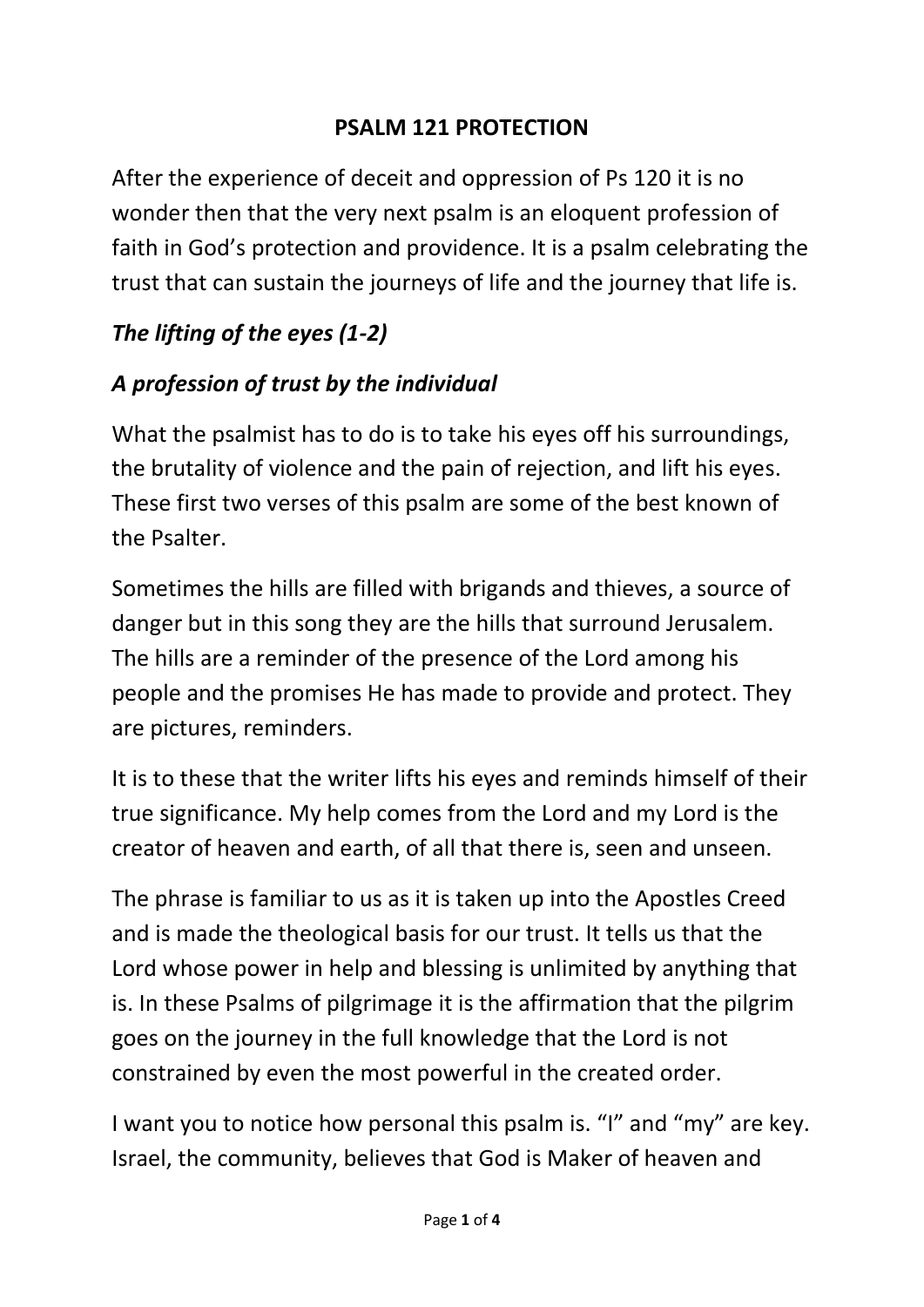earth but the pilgrim must make that theology his or her own. It must be the basis for the journey otherwise they will never take the risk and begin.

# *The Lord the travelling Companion (3-4)*

### *A response by the 'minister'*

Notice the change in verses 3-8. Someone else is speaking to the pilgrim. The pilgrim confesses their faith and a neighbour or a friend, a representative of the wider community of faith now encourages them to take the journey. This neighbour or friend witnesses to the character of God: It is a beautiful encouragement.

They witness to the companion God.

This image in 3-4 fits a person who is travelling on foot. One thing walkers can do is slip. And when they sleep, not in comfy motels but among the hills and valleys of Judea they are open to attack.

God is the travelling companion for the journey and he intends to "keep" the pilgrim. God is eternally vigilant; he does not slumber even though we are tempted to think that is what he does, "Arouse yourself. Why do you sleep O Lord" (Ps 44.23) is often our cry too. The pilgrim has to walk in the trust that God does not take rests.

# *The Lord the keeper (5-8)*

Next the neighbour witnesses to God the keeper. The Companion God is eternally vigilant but also like a giant umbrella giving relief from the heat of the day and the madness of the night. The sun was a deadly enemy and madness might strike at night (lunar/lunatic).

But more to the point God will not allow evil to assault the pilgrim in such a way that the pilgrim will be destroyed by it. Nothing will come between God and the pilgrim for God is 'for us', for our life. All our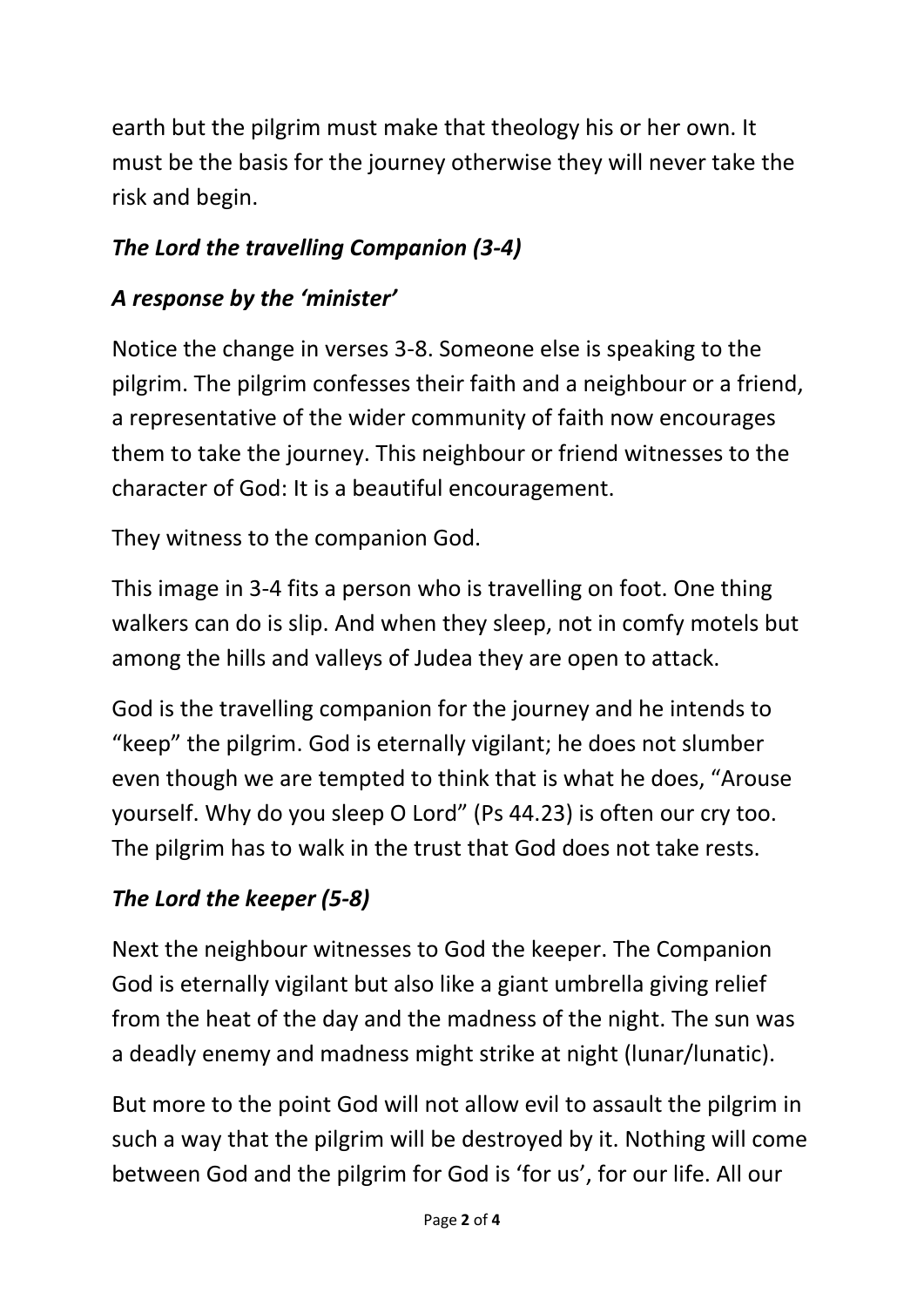arrivals and departures will not separate us from God even if they separate us from our friends and loved ones because often that is what they do.

Nothing can separate the pilgrim from the loving care of God (Rom 8.38-39).

#### *Further reflections*

This Ps like 23 is one of the most influential well known Psalms of the OT. We use when we reach for words of assurance amid the trials and turmoils of our life's journey. We love the sense that God has not only got the whole world in his hands but has you and me, sister/brother in his hands. The psalmist affirms that the creator and ruler of the cosmos has a personal concern for each of us.

This Psalm has also been a psalm for travellers. On the morning of his departure for Africa David Livingstone read this Psalm. Some churches use the Psalm in their Baptism liturgy and some in the funeral liturgy. From birth to death and beyond this Psalm is the psalm of journeying.

The Psalm has been called a psalm for sojourners a name given to early Christians who thought of themselves as pilgrims and sojourners (1Peter 2.11-12 aliens and exiles), as members of the Way (Ac 9.2) as people for whom the whole of life was journey (Heb 11). "For here we have no lasting city, but we are looking for the city that is to come" (Heb13.14).

Of course our best example here is Jesus whose life was journey, to a Cross (Lk 9.57-62). This journey was no pie-in-the-sky escapism but an undermining of all the arrangements for power and privilege that the world then conceived. Herod, Caesar and the Jewish establishment knew what this journey meant and were heel bent on